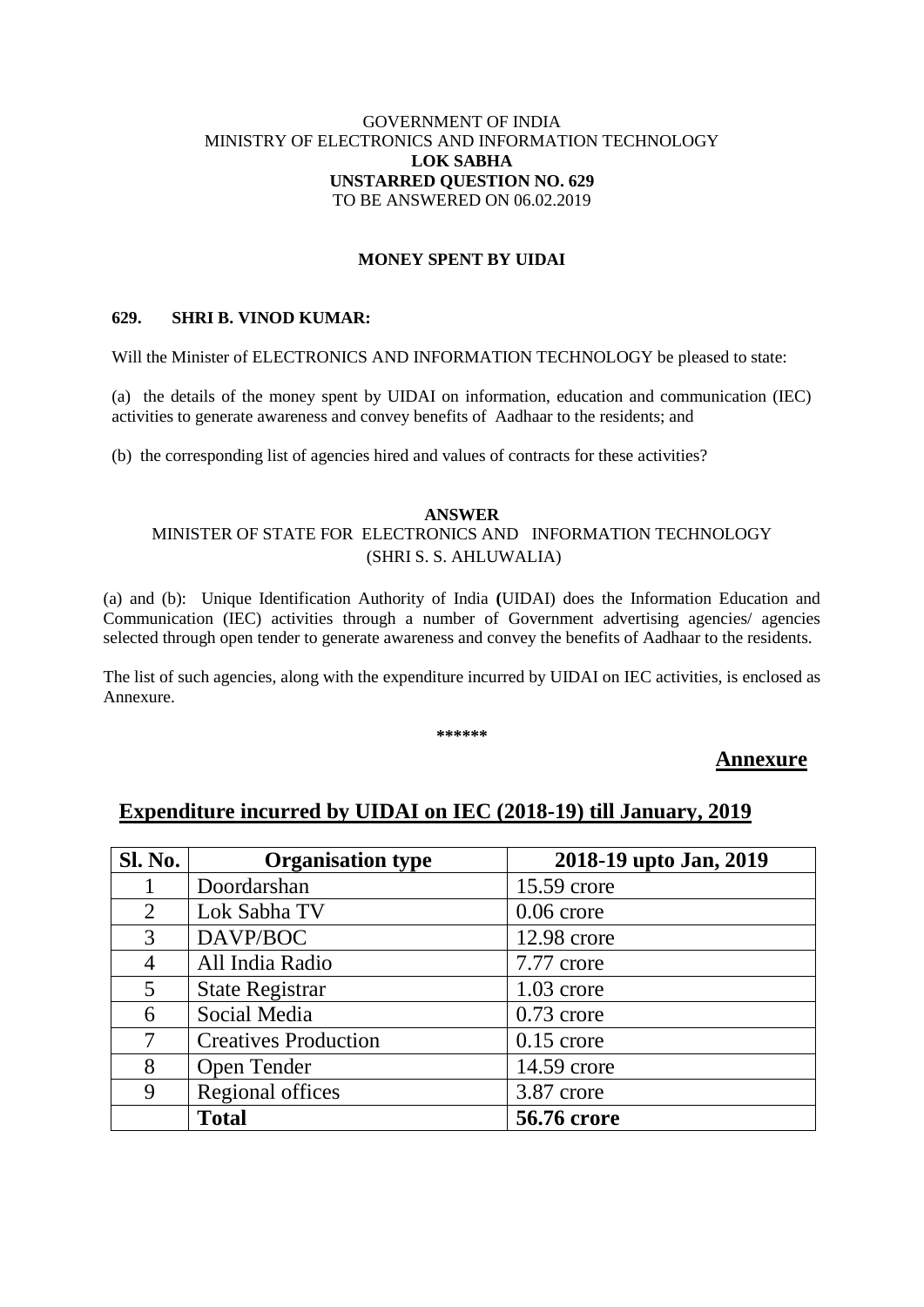$=$  $=$  $=$  $=$